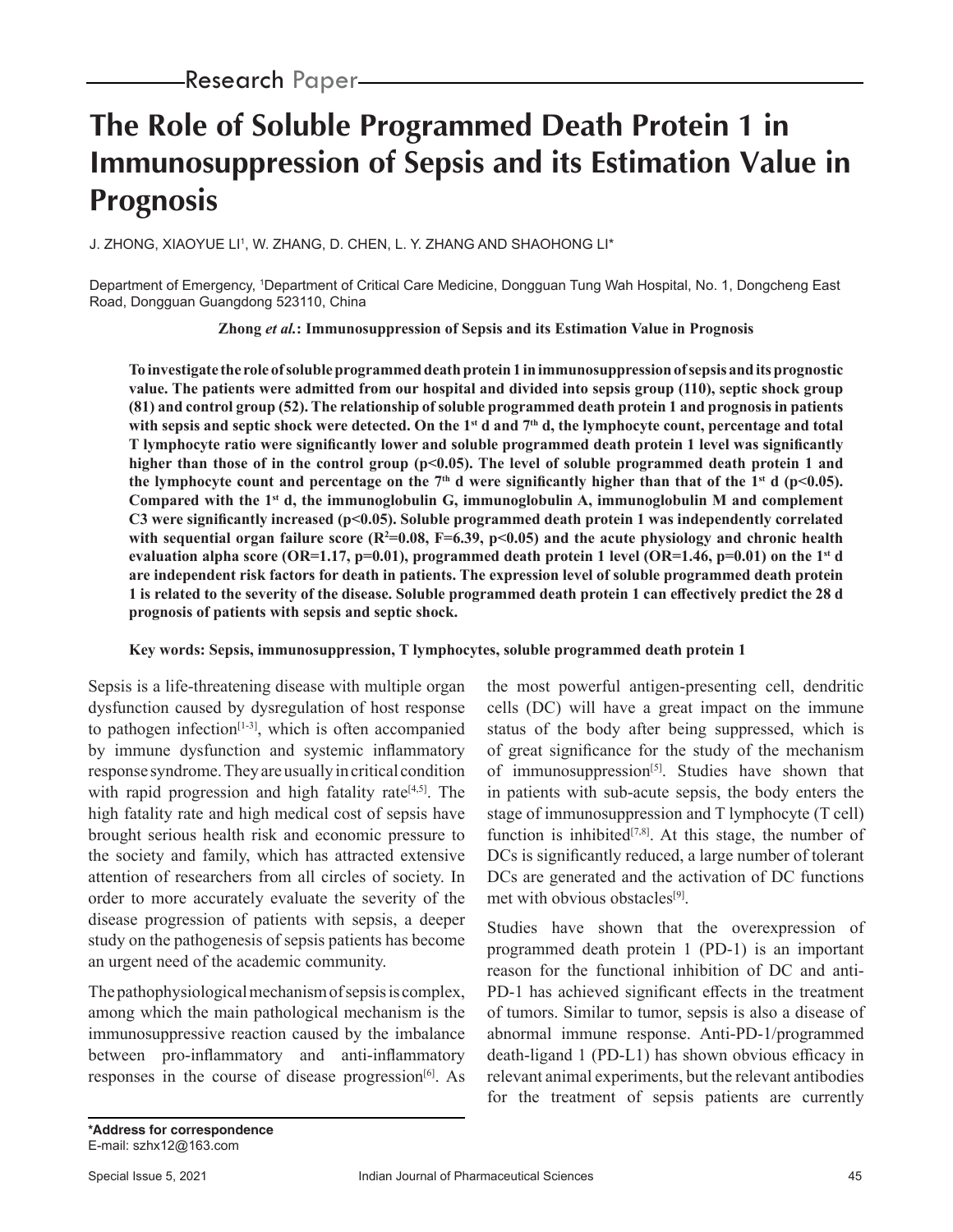in clinical trials and the efficacy is still unclear<sup>[10]</sup>. Previous study demonstrate that plasma concentrations of soluble programmed death protein 1 (sPD-1) was correlated to severity of disease and a poor prognosis. However the relationships between sPD-1 and subtypes of various immune cells as well as immunoglobulins (Igs) in sepsis were not investigated. In this study, the dynamic changes of serum sPD-1 in patients with sepsis and septic shock were observed and the relationship between sPD-1 and lymphocyte count, lymphocyte subpopulation analysis and immunoglobulin level was observed, aiming to reveal the relationship between sPD-1 and humoral immunity and cellular immunity in patients with sepsis. At the same time, the relationship between sPD-1, disease severity and 28 d mortality of patients with sepsis was observed to preliminarily explore the value of sPD-1 in evaluating the prognosis of sepsis.

# **MATERIALS AND METHODS**

# **General clinical data:**

The prospective observational method was adopted in this study. Subjects were recruited from the intensive care unit (ICU) and electronic intensive care unit (eICU) patients of our hospital from June 2018 to January 2021. 52 healthy volunteers were recruited as a control group. A total of 209 cases were collected in the sepsis and septic shock group, of which 10 cases were excluded because the measured values of related indicators exceeded the measured range, 3 cases were excluded because they were diagnosed as tumor based on their subsequent pathological results and 5 cases were excluded after because they accepted at least 1 w of treatment history outside the hospital or other departments before admission to the ICU. In the sepsis group, there were 110 patients, including 70 males and 40 females. Among them, 46 patients stayed in the ICU longer than 3 d and 64 patients stayed in the ICU longer than 7 d. The average ICU stay was  $5.5\pm2.9$  d. There were 81 patients in the septic shock group, including 55 males and 26 females. Among them, 15 patients stayed in the ICU longer than 3 d and 41 patients stayed in the ICU longer than 7 d. The average ICU stay was 7.3±4.1 d. In the general operation control group, there were 30 patients, including 21 males and 9 females, with an average age of 57.53±4.57 y. The survival of patients with sepsis and septic shock group after 28 d were followed up and the patients were divided into survival group (170 cases) and death group (39 cases).

# **Research method:**

Record general clinical data of the object, such as age, gender, diagnosis, basic diseases (abdominal surgery, bone surgery, etc.,) the main source of infection (abdominal cavity infection, pulmonary infection, blood infection), etc., documented patients into ICU 24 h acute physiology and chronic health evaluation alpha score (APACHE Ⅱ score), sequential organ failure score (SOFA score), mechanical ventilation, ICU length of hospital stay, follow-up 28 d survival situation.

On the  $1<sup>st</sup>$  d of the healthy control group, peripheral blood was collected for blood routine analysis, lymphocyte subsets analysis, IgG, IgM, IgA+complement components (C3, C4). In the sepsis group and septic shock group, the inflammatory indicators were measured and recorded on the 1<sup>st</sup> d of ICU: hypersensitive C-reactive protein (hypersensitive CRP), absolute value of white blood cells, percentage of neutrophils and procalcitonin (PCT). Immune indicators: lymphocyte count, lymphocyte percentage, lymphocyte subpopulation analysis, IgG, IgM, IgA+C3, C4; other indicators include lactic acid in arterial blood gas. Blood routine, hypersensitive CRP, PCT, lymphocyte subpopulation analysis, IgG, IgM, IgA+C3, C4 were measured in patients with sepsis and septic shock group on the  $7<sup>th</sup>$  d in ICU. In the healthy control group, only the samples from d 1 were collected for sPD-1 measurement. Specimens of the sepsis group and the septic shock group were collected on the 1<sup>st</sup> and 7<sup>th</sup> d of admission to ICU to measure sPD-1.

# **Specimen collection and monitoring methods:**

On the  $1<sup>st</sup>$ ,  $3<sup>rd</sup>$  and  $7<sup>th</sup>$  d in ICU, 3 ml of peripheral blood was collected using heparin anticoagulant tube and centrifuged in a centrifuge at 1500 r/min for 15 min to separate the plasma. The upper samples were collected using pipetting gun and placed at -30° refrigerator for temporary storage immediately and stored in a -80° refrigerator within a week. All the specimens were tested for sPD-1 in the same batch. Plasma sPD-1 content was determined by enzyme-linked immunosorbent assay (ELISA) and the experimental procedures were strictly in accordance with the kit instructions.

# **Determination and analysis of lymphocyte subsets:**

3 to 5 ml of whole blood samples were taken, cluster of differentiation 3 (CD3)/CD4/CD8 antibodies were added into the flow tube, the blood samples were added into the flow tube and mixed, and incubated at room temperature and out of light for 30 min. Then added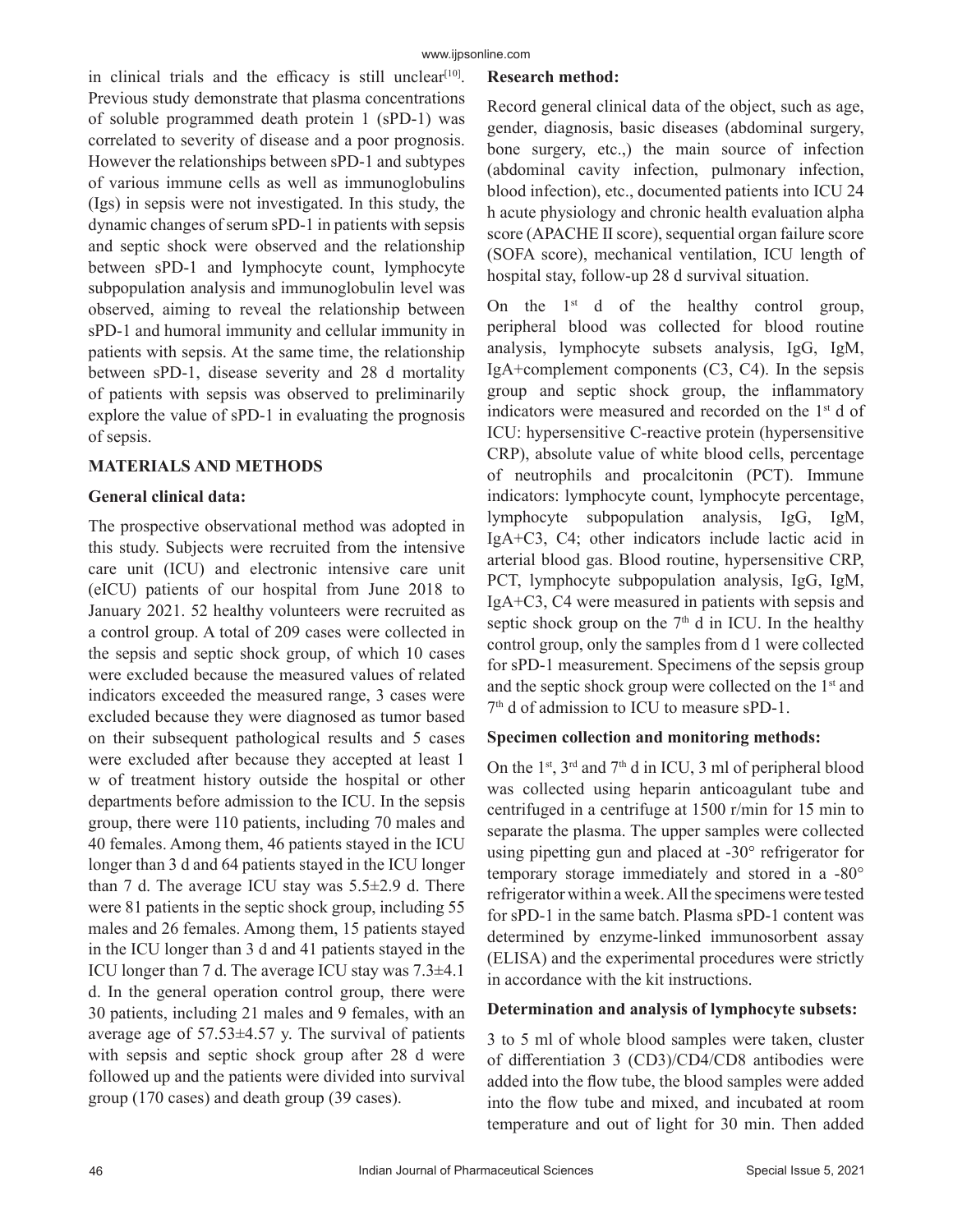2 ml of red blood cell lysate to dissolve the red blood cells, centrifuge, discard the supernatant and wash twice. Finally, added 0.5 ml of phosphate buffered saline (PBS) and test on the flow cytometer (test on the same day).

# **Statistical analysis:**

Statistical package for the social sciences (SPSS) 21.0 software was used for data processing and analysis in this study. The measurement data of normal distribution were expressed as mean±standard deviation and two independent sample t test was used for comparison between groups. One way analysis of variance (ANOVA) was used to compare the mean values of multiple groups. Enumeration data were described by frequency and comparison between groups was performed by chi-square test.  $p<0.05$  was considered statistically significant. Pearson or Spearman correlation analysis was performed in comparison between sPD-1 and APACHE LI score, SOFA score and prognostic indicators.  $p<0.05$  was considered statistically significant. Multivariate logistic regression analysis was used to determine the prognostic factors and p<0.05 was considered statistically significant. Then, the area under the receiver-operating characteristic (ROC) curve (AUC) of sPD-1 and prognosis in patients with sepsis and septic shock was evaluated.

# **RESULTS AND DISCUSSION**

There was no significant difference in age and gender composition among the healthy control group, sepsis group and septic shock group, and there was no statistical significance in the basic diseases between the latter two groups (p>0.05). The APACHE II score, SOFA score and blood lactic acid score in the septic shock group were higher than those in the septic shock group, but the differences were not statistically significant (p>0.05). There were no significant differences in the source of infection, length of stay in ICU and mechanical ventilation between the sepsis group and the septic shock group (p>0.05), as shown in Table 1.

On the  $1<sup>st</sup>$  d of admission to ICU, lymphocyte count, lymphocyte percentage and total T lymphocyte ratio in sepsis and septic shock group were significantly lower than those in healthy control group. The level of sPD-1 was significantly higher than that of healthy control group ( $p<0.05$ ). There were no significant differences in CD8+ T cell %, CD4+ T cell % and helper/suppressor T cell ratio among the three groups  $(p>0.05)$ . In septic shock group, besides sPD-1 was higher than that in

sepsis group ( $p<0.05$ ), there was no difference in other indexes between the two groups ( $p > 0.05$ ). On the 7<sup>th</sup> d after admission to ICU, sPD-1 in septic shock group was still significantly higher than that in control group and sepsis group ( $p<0.05$ ). There was no significant difference in other remaining indexes between the sepsis group and the septic shock group  $(p>0.05)$ . The proportion of total T lymphocytes in the septic shock group was lower than that in the control group and the proportion of CD8<sup>+</sup> T lymphocytes was significantly lower than that in the control group  $(p<0.05)$ . There were no significant differences in lymphocyte count, percentage of lymphocytes, proportion of CD8+ T cells and ratio of helper/suppressor T cells among the three groups  $(p>0.05)$ . There was no significant difference between the control group and the sepsis group  $(p>0.05)$ as shown in Table 2.

Compared with the control group, on the  $1<sup>st</sup>$  d in ICU, immunoglobulin IgG and IgM were decreased in both the septic shock group and the sepsis group. Complement C3 was decreased only in septic shock group ( $p<0.05$ ). There were no significant differences in immunoglobulin IgA, complement C4, Natural killer (NK) cell percentage and total B lymphocyte percentage among the four groups  $(p>0.05)$ . Compared with the septic shock group, only C3 reduced  $(p<0.05)$  in sepsis group and no difference was found in other indicators. Compared with the control group, immunoglobulin IgG, IgM and IgA in the septic shock group were all increased on the  $7<sup>th</sup>$  d after the patients were admitted to ICU, but only IgA was increased with statistical significance ( $p<0.05$ ). There were no significant differences in the above indexes between the sepsis group and the control group ( $p$ <0.05). There were no significant differences in the proportion of complement C4, NK percentage and total B lymphocyte percentage among the three groups (p>0.05), as shown in Table 3.

The level of sPD-1 in death group on  $7<sup>th</sup>$  d was significantly higher than that on  $1<sup>st</sup>$  d (p<0.05). There was no significant difference on the  $1<sup>st</sup>$  and  $7<sup>th</sup>$  d in dynamic monitoring of sPD-1 in the survival group (p>0.05). The lymphocyte count and lymphocyte percentage in survival group were significantly higher on  $7<sup>th</sup>$ d than on  $1<sup>st</sup>$  d (p<0.05). There was no significant difference in lymphocyte count between the  $1<sup>st</sup>$  and  $7<sup>th</sup>$ d in the death group ( $p > 0.05$ ). There was no significant difference in the dynamic monitoring of lymphocyte subsets between the death group and the survival group  $(p>0.05)$ , as shown in Table 4.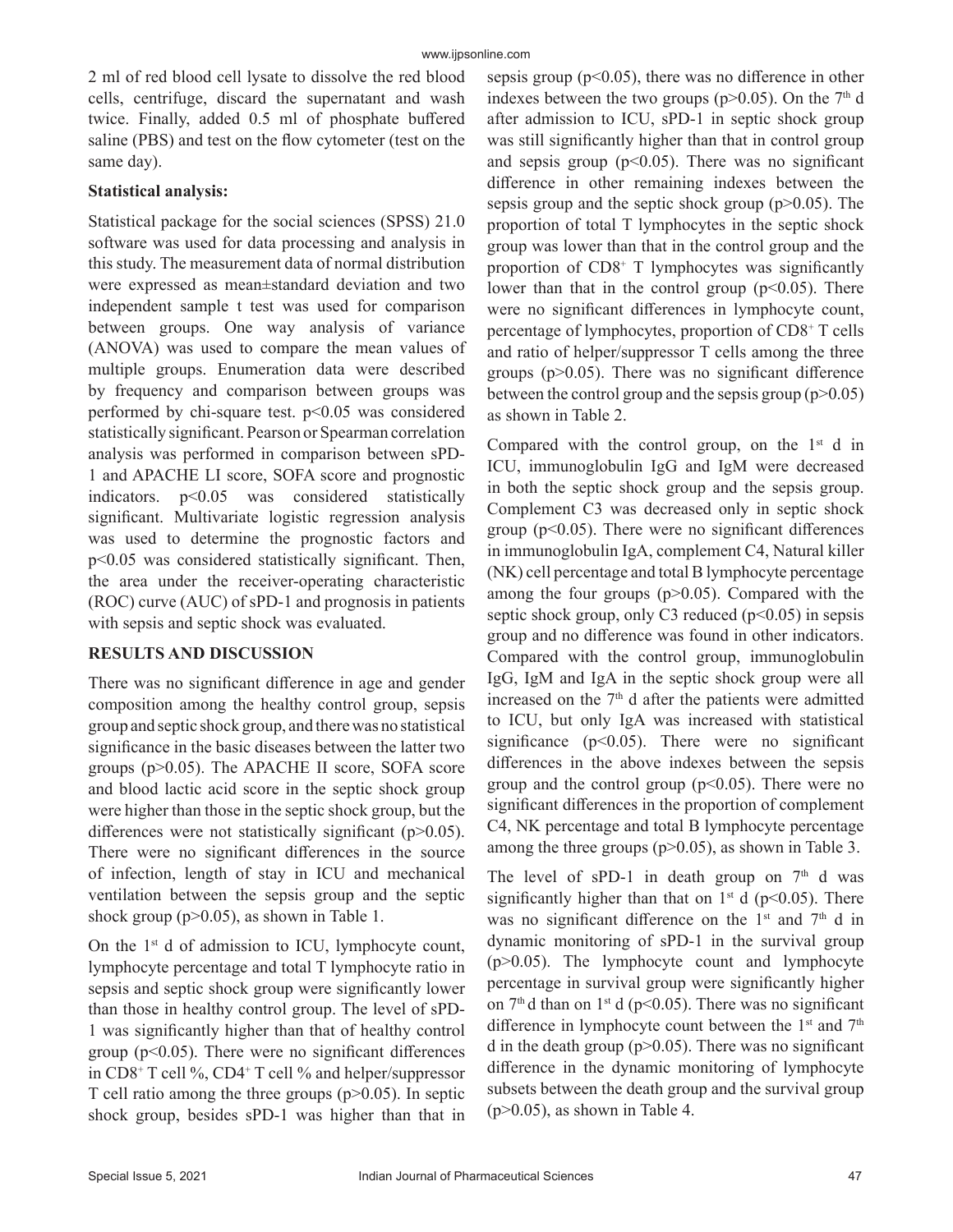| Subject                          | Sepsis (n=110)  | Septic shock<br>$(n=81)$ | <b>Healthy control</b><br>$(n=52)$ | $\chi^2$ /F | p     |
|----------------------------------|-----------------|--------------------------|------------------------------------|-------------|-------|
| Age $(y)$                        | $59.6 \pm 18.4$ | $59.7 \pm 17.9$          | $59.1 \pm 16.7$                    | 0.14        | >0.05 |
| Male $(\%)$                      | 70 (63.6)       | 55 (67.9)                | 19(63.3)                           | 0.75        | >0.05 |
| <b>Disease</b><br>classification |                 |                          |                                    | 0.94        | >0.05 |
| <b>Internal Medicine</b>         | 86 (78.2)       | 55 (67.9)                |                                    |             |       |
| Surgery                          | 24 (21.8)       | 26(32.1)                 |                                    |             |       |
| <b>Basic disease</b>             |                 |                          |                                    | 0.81        | >0.05 |
| Hypertension                     | 29(25.9)        | 20(24.1)                 |                                    |             |       |
| <b>Diabetes</b>                  | 31(27.7)        | 24 (28.9)                |                                    |             |       |
| COPD                             | 13(11.6)        | 11(13.3)                 |                                    |             |       |
| Heart disease                    | 16(14.3)        | 13(15.7)                 |                                    |             |       |
| Other                            | 12(10.7)        | 7(8.4)                   |                                    |             |       |
| Source of infection              |                 |                          |                                    | 1.12        | >0.05 |
| respiratory tract                | 34 (30.9)       | 25(30.9)                 |                                    |             |       |
| Urinary tract                    | 27(24.5)        | 22(27.2)                 |                                    |             |       |
| Hepatobiliary<br>system          | 21(19.1)        | 18 (22.2)                |                                    |             |       |
| Bloodstream<br>infections        | 13(11.8)        | 9(11.1)                  |                                    |             |       |
| Skin tissue                      | 7(6.4)          | 5(6.2)                   |                                    |             |       |
| Other                            | 8(7.3)          | 2(2.5)                   |                                    |             |       |
| Total length of stay<br>(d)      | 19.7(8.1)       | 14.1(6.2)                |                                    | 11.32       | >0.05 |
| Length of stay in<br>the ICU (d) | 5.5(2.9)        | 7.3(4.1)                 |                                    | 18.73       | >0.05 |
| <b>APACHE II score</b>           | 22.8(1.5)       | 17.3(1.2)                |                                    | 27.55       | >0.05 |
| SOFA score                       | 10(2.0)         | 8.0(1.5)                 |                                    | 54.88       | >0.05 |
| LAC mmol/l                       | 1.2(0.5)        | 1.6(0.4)                 |                                    | 1.64        | >0.05 |

www.ijpsonline.com

# **TABLE 1: COMPARISON OF GENERAL CLINICAL DATA AMONG THE THREE GROUPS**

# **TABLE 2: COMPARISON OF sPD-1, LYMPHOCYTE COUNT AND LYMPHOCYTE SUBSETS BETWEEN THE THREE GROUPS BEFORE AND AFTER TREATMENT**

| Subject                   | Time           | Healthy           | <b>Sepsis</b>     | Septic shock       |
|---------------------------|----------------|-------------------|-------------------|--------------------|
|                           | $1st$ d in ICU | $7.54 \pm 4.13$   | $8.68{\pm}4.33*$  | $9.86 \pm 7.15**$  |
| PD <sub>1</sub>           | $7th$ d in ICU | $7.61 \pm 4.27$   | $10.08 + 4.89*$   | $10.51 \pm 7.12**$ |
| Lymphocyte                | $1st$ d in ICU | $1.31 \pm 0.10$   | $0.78 \pm 0.08^*$ | $0.68 \pm 0.08^*$  |
| Count $\times$ 10 $^9$ /l | $7th$ d in ICU | $1.24 \pm 0.22$   | $1.05 \pm 0.20$   | $1.13 \pm 0.21$    |
| Percentage of             | $1st$ d in ICU | $15.06 \pm 2.39$  | $9.33 \pm 1.45$ * | $6.75 \pm 0.78$ *  |
| lymphocytes (%)           | $7th$ d in ICU | $15.06 \pm 2.39$  | $12.01 \pm 1.28$  | $10.21 \pm 1.01$   |
| Total T lymphocyte %      | $1st$ d in ICU | $63.35 \pm 15.48$ | $51.98 \pm 19.11$ | $51.00 \pm 23.10$  |
|                           | $7th$ d in ICU | $63.35 \pm 15.48$ | $54.10 \pm 19.37$ | 43.90±15.27*       |
| $CD8+T%$                  | $1st$ d in ICU | $26.79 \pm 2.28$  | $25.90 \pm 1.82$  | $23.10 \pm 2.64$   |
|                           | $7th$ d in ICU | $26.79 \pm 2.28$  | $28.28 \pm 2.97$  | $18.36 \pm 2.23$   |
|                           | $1st$ d in ICU | $31.12 \pm 2.13$  | $24.29 \pm 2.12$  | $27.00 \pm 3.06$   |
| $CD4$ <sup>+</sup> T $%$  | $7th$ d in ICU | $31.12 \pm 2.13$  | $27.625 \pm 1.32$ | $24.85 \pm 4.03$   |
| Helper/suppressor T       | $1st$ d in ICU | $1.36 \pm 0.27$   | $1.11 \pm 0.15$   | $1.71 \pm 0.33$    |
| cell ratio                | $7th$ d in ICU | $1.36 \pm 0.27$   | $1.53 \pm 0.21$   | $1.38 \pm 0.22$    |

Note: \*p<0.05 compared with the healthy group; # p<0.05 compared with the sepsis group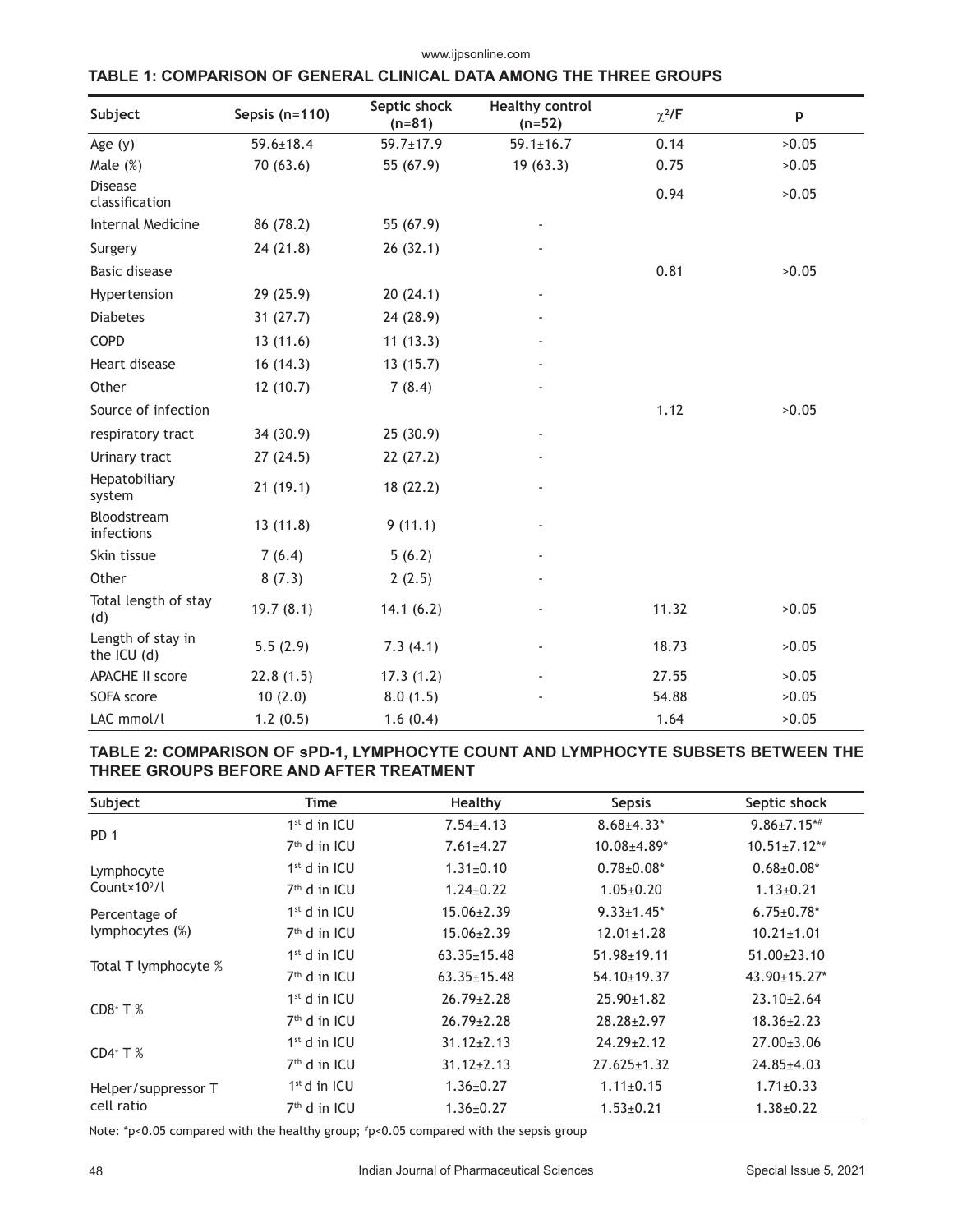| Subject             | Time           | Healthy          | <b>Sepsis</b>     | Septic shock      |
|---------------------|----------------|------------------|-------------------|-------------------|
|                     | $1st$ d in ICU | $9.11 \pm 0.73$  | $7.03 \pm 0.41$ * | $6.55 \pm 0.47$ * |
| lg G (g/l)          | $7th$ d in ICU | $9.11 \pm 0.73$  | $9.34 \pm 1.26$   | $11.90 \pm 1.15$  |
|                     | $1st$ d in ICU | $1.77 \pm 0.16$  | $1.88 \pm 0.19$   | $1.64 \pm 0.16$   |
| lg A (g/l)          | $7th$ d in ICU | $1.77 \pm 0.16$  | $2.20 \pm 0.23$   | $2.74 \pm 0.20*$  |
|                     | $1st$ d in ICU | $0.94 \pm 0.17$  | $0.61 \pm 0.03*$  | $0.53 \pm 0.05^*$ |
| $lgM$ (g/l)         | $7th$ d in ICU | $0.94 \pm 0.17$  | $0.89 \pm 0.21$   | $2.21 \pm 0.76*$  |
|                     | $1st$ d in ICU | $0.84 \pm 0.06$  | $0.75 \pm 0.04$   | $0.57 \pm 0.21$   |
| C3 (g/l)            | $7th$ d in ICU | $0.84 \pm 0.06$  | $1.13 \pm 0.15$   | $0.93 \pm 0.04$   |
|                     | $1st$ d in ICU | $0.21 \pm 0.04$  | $0.21 \pm 0.03$   | $0.18 + 0.01$     |
| C4 (g/l)            | $7th$ d in ICU | $0.21 \pm 0.04$  | $0.66 \pm 0.32$   | $0.26 \pm 0.05$   |
|                     | $1st$ d in ICU | $20.94 \pm 2.68$ | $26.41 \pm 3.42$  | $27.68 \pm 3.28$  |
| NK cell $(\%)$      | $7th$ d in ICU | 20.94±2.68       | $23.40 \pm 7.81$  | $31.14 \pm 4.22$  |
| Total B lymphocytes | $1st$ d in ICU | $15.04 \pm 2.13$ | $17.77 \pm 2.40$  | $16.70 \pm 2.02$  |
| percentage (%)      | $7th$ d in ICU | $15.04 \pm 2.13$ | $10.53 \pm 3.18$  | $13.56 \pm 3.35$  |

#### **TABLE 3: COMPARISON OF IMMUNOGLOBULIN, COMPLEMENT, NK CELLS PERCENTAGES AND TOTAL B LYMPHOCYTES PERCENTAGES IN DIFFERENT PHASES IN EACH GROUP**

Note:  $p>0.05$  compared with the healthy group;  $p>0.05$  compared with the sepsis group

#### **TABLE 4: CHANGES OF sPD-1, LYMPHOCYTE COUNT, LYMPHOCYTE PERCENTAGE AND LYMPHOCYTE SUBSETS IN THE SURVIVAL AND DEATH GROUPS**

| Subject                             | Time                     | Death group       | Survival group                |
|-------------------------------------|--------------------------|-------------------|-------------------------------|
| PD <sub>1</sub>                     | $1st$ d in ICU           | $8.61 \pm 3.88$   | $8.94 \pm 3.93$               |
|                                     | $7th$ d in ICU           | $16.22{\pm}4.34*$ | $9.91 \pm 4.23$               |
|                                     | $1st$ d in ICU           | $0.74 \pm 0.12$   | $0.72 \pm 0.07$               |
| Lymphocyte Count×10 <sup>9</sup> /l | $7th$ d in ICU           | $1.04 \pm 0.51$   | $1.47 \pm 0.17$ *             |
| Percentage of lymphocytes           | $1st$ d in ICU           | $6.08 \pm 2.17$   | $6.99 \pm 1.19$               |
| (%)                                 | $7th$ d in ICU           | $4.99 \pm 0.78$   | $12.01 \pm 1.11$ <sup>*</sup> |
|                                     | $1st$ d in ICU           | $53.24 \pm 13.16$ | $52.76 \pm 18.14$             |
| Total T lymphocyte %                | $7th$ d in ICU           | 49.81±17.09       | $51.14 \pm 16.91$             |
|                                     | $1st$ d in ICU           | $22.98 \pm 4.83$  | $26.97 \pm 4.54$              |
| CD8 <sup>+</sup> T cell $%$         | $7th$ d in ICU           | $20.63 \pm 3.85$  | $25.45 \pm 4.49$              |
|                                     | $1st$ d in ICU           | $22.78 \pm 6.23$  | $22.46 \pm 2.46$              |
| $CD4$ <sup>+</sup> T cell $%$       | 7 <sup>th</sup> d in ICU | $19.40 \pm 5.80$  | $22.68 \pm 3.62$              |
| Helper/suppressor T cell ratio      | $1st$ d in ICU           | $1.17 \pm 0.05$   | $1.44 \pm 0.51$               |
| (%)                                 | $7th$ d in ICU           | $1.08 \pm 0.08$   | $1.19 \pm 0.22$               |

Note: \*p<0.05 compared with the 1st d

Compared with the 1st d in ICU, the levels of immunoglobulin IgG, IgA, IgM and complement C3 in the survival group on the  $7<sup>th</sup>$  d in ICU were significantly increased  $(p<0.05)$ , while there was no significant difference in complement C4. There were no significant differences in IgG, IgA, IgM, complement C3 and complement C4 in the death group on the  $7<sup>th</sup>$  d of ICU  $(p>0.05)$  as shown in Table 5.

In the septic shock group, sPD-1 was negatively correlated with the ratio of helper/inhibitory T cells on  $7<sup>th</sup>$  d (the correlation coefficient was -0.66 (p=0.038)). There was no significant correlation between sPD-1 and lymphocyte count, lymphocyte percentage, total T %, CD4<sup>+ o</sup>% and CD8<sup>+ o</sup>% as shown in fig. l.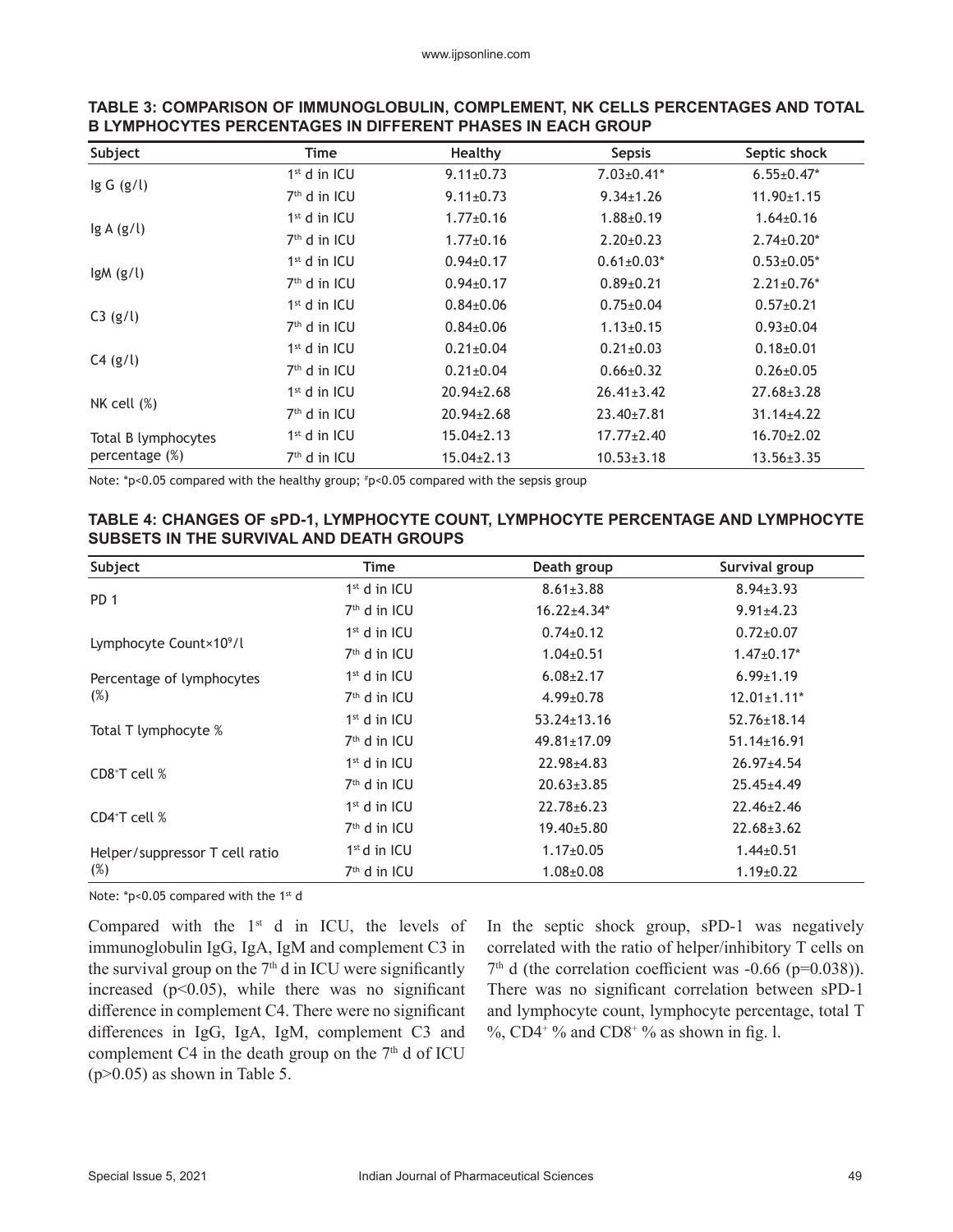

**Fig. 1: Correlation between sPD-1 and helper/inhibitory T cell ratio on 7th d in the septic shock group**

| TABLE 5: DYNAMIC MONITORING OF IMMUNOGLOBULIN AND COMPLEMENT IN SURVIVAL GROUP AND |  |
|------------------------------------------------------------------------------------|--|
| <b>DEATH GROUP</b>                                                                 |  |

| Subject       | <b>Time</b>              | Death group     | Survival group    |
|---------------|--------------------------|-----------------|-------------------|
|               | $1st$ d in ICU           | $7.73 \pm 0.70$ | $5.61 \pm 0.63$   |
| $\lg G$ (g/l) | 7 <sup>th</sup> d in ICU | $8.00 \pm 0.95$ | $10.57 \pm 0.96*$ |
|               | $1st$ d in ICU           | $2.37 \pm 0.64$ | $1.39 \pm 0.16$   |
| lg A(g/l)     | 7 <sup>th</sup> d in ICU | $2.48 \pm 0.64$ | $2.56 \pm 0.16^*$ |
|               | $1st$ d in ICU           | $0.79 \pm 0.77$ | $0.46 \pm 0.08$   |
| $lgM$ (g/l)   | 7 <sup>th</sup> d in ICU | $0.77 \pm 0.26$ | $1.24 \pm 0.21$ * |
|               | $1st$ d in ICU           | $0.86 \pm 0.07$ | $0.62{\pm}0.07$   |
| C3 (g/l)      | $7th$ d in ICU           | $1.08 \pm 0.12$ | $0.96 \pm 0.06*$  |
|               | $1st$ d in ICU           | $0.23 \pm 0.03$ | $0.22 \pm 0.05$   |
| C4 (g/l)      | $7th$ d in ICU           | $0.27 \pm 0.02$ | $0.23 \pm 0.02$   |

Note: \*p<0.05, compared with the 1st d

The correlation coefficient between sPD-1 and SOFA score and APACHE II score in survival group  $(n=170)$  and death group  $(n=39)$  was 0.027 (p=0.014). Linear regression analysis showed that sPD-1 was independently correlated with SOFA score  $(R^2=0.18,$  $F=36.47$ ,  $p<0.0001$ ) (fig. 2) and APACHE II score  $(R<sup>2</sup>=0.10, F=19.25, p<0.0001)$  (fig. 3). It suggested that sPD-1 was independently associated with survival and death.

The PD 1, the APACHE II score, SOFA score, allergic CRP, LAC and other variables were included in the logistic regression model, the results show that in the

 $1<sup>st</sup>$  d in ICU, APACHE II score (OR=1.17, p=0.01) and PD 1 expression level (OR=1.46,  $p=0.01$ ) is the independent risk factors of death in patients with sepsis or sepsis shock, CRP was not found to be the independent risk factor of death in patients with sepsis or sepsis shock.

The relationship of sPD-1 level and prognosis in patients with sepsis and septic shock was defined as the AUC and was evaluated by using the ROC analysis (fig. 4). The AUC values of sPD-1 was 0.74. These data suggested sPD-1 can effectively predict the prognosis of patients with sepsis and septic shock as shown in Table 6.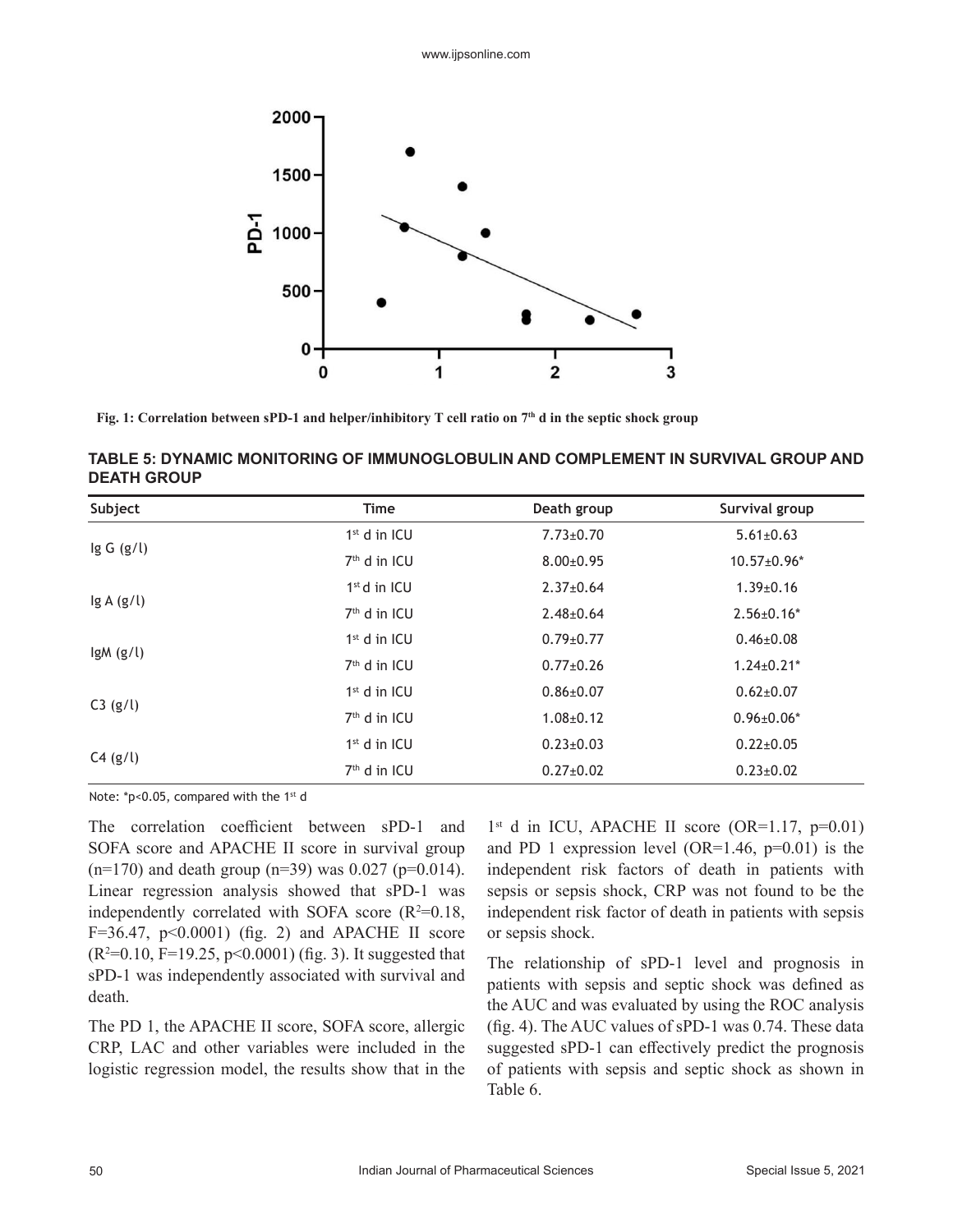

**Fig. 2: Correlation between sPD-1 and SOFA score**



**Fig. 3: Correlation between sPD-1 and APACHE II score**



**Fig. 4: The ROC analysis of sPD-1 for evaluating the prognosis of septic shock in sepsis**

**TABLE 6: LOGISTIC REGRESSION ANALYSIS OF THE PROGNOSIS OF PATIENTS WITH SEPSIS AND SEPTIC SHOCK**

| Variable         | Wald $\chi^2$ value | p value | OR value | 95 % CI      |
|------------------|---------------------|---------|----------|--------------|
| APACHE II score  | 10.90               | 0.01    | 1.17     | 1.07, 1.29   |
| P <sub>D</sub> 1 | 12.37               | 0.01    | .46      | (1.19, 1.73) |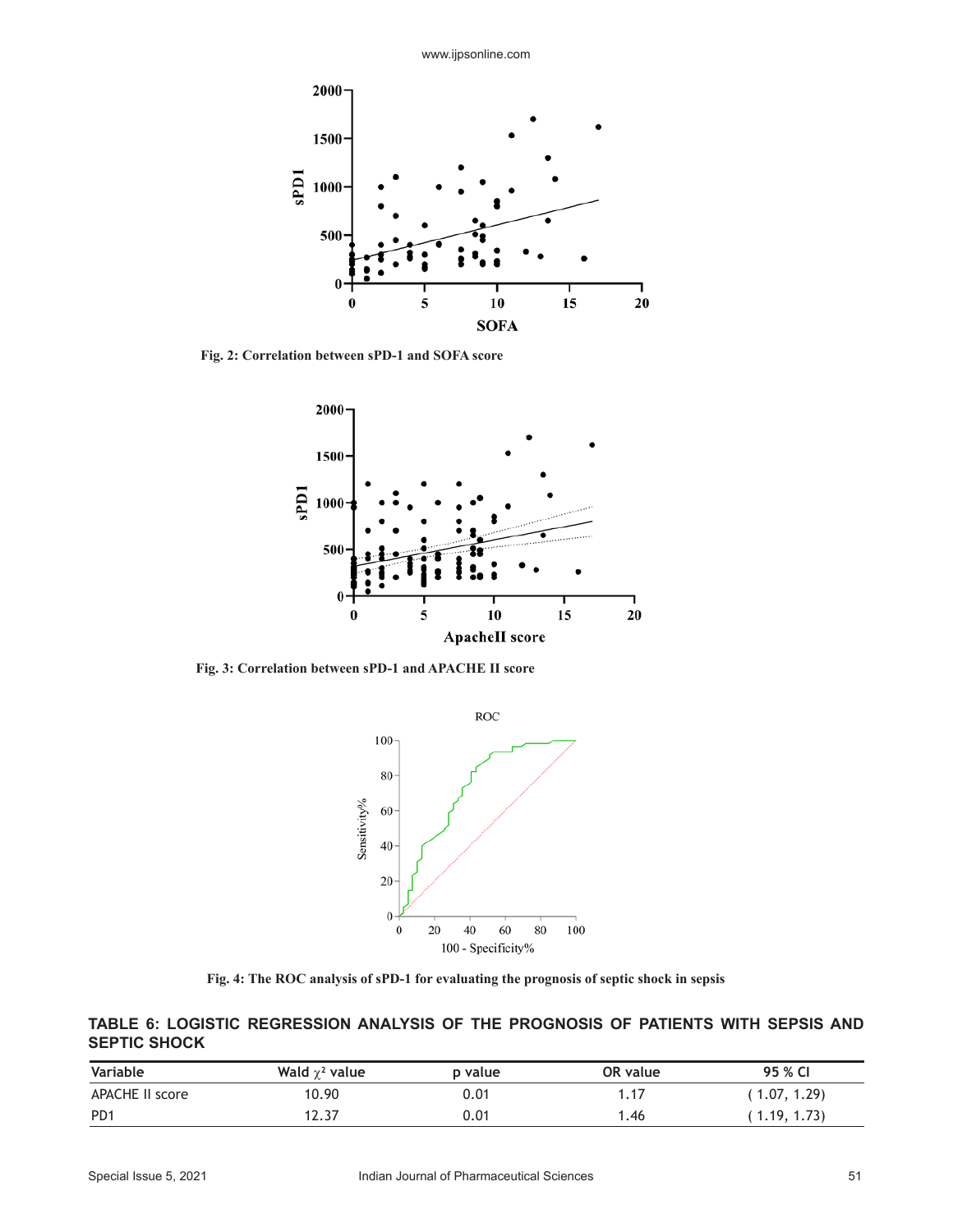Sepsis is characterized by high morbidity, high mortality and high cost. With the development of medical technology, the understanding and treatment of sepsis has become more and more profound. However, the current treatment programs mainly include anti-infection and organ function protection, etc. Although some progress has been made<sup>[11,12]</sup>, the expected effect is still not achieved. The pathogenesis of sepsis is complex and immunosuppression is one of the pathophysiological mechanisms of sepsis $[13]$ . Early the science society think sepsis was characterized by excessive inflammatory response in early stage $[14]$ , later developed into an immunosuppressive state. However, recent studies have found that in the early stage of sepsis, proinflammatory response is the main manifestation<sup>[15]</sup>, but anti-inflammatory response has also begun to play a role. With the continuous consumption of inflammatory mediators and the continuous apoptosis of immune cells, patients enter the immunosuppressed state. Some modulatory therapies targeting immune function have made some progress in animal models, providing a new direction for the treatment of sepsis<sup>[16-18]</sup>. NK cells are an important component of innate immunity and play immunomodulatory roles through their natural killing $[19]$ . B lymphocytes mediate humoral immunity. In this study, on the  $1<sup>st</sup>$  d and  $7<sup>th</sup>$  d B lymphocytes and NK cells proportion of sepsis and sepsis shock group have no obvious change compared with healthy controls and normal operation control group. There was no significant change in the proportion of B lymphocytes and NK cells in patients with toxic shock between entering the ICU on  $1<sup>st</sup>$  d and  $7<sup>th</sup>$  d, suggesting that there was no significant difference in the immunity mediated by NK cells and B lymphocytes in sepsis.

Immunoglobulin plays an important role in humoral immunity against infection<sup>[20]</sup>. The results of this study showed that patients with sepsis and septic shock showed a decrease in IgG and IgM on the  $1<sup>st</sup>$  d of admission to ICU, while IgA did not change. With the extension of hospitalization time for septic shock, IgG and IgA gradually increased, and IgM also increased, but did not reach statistical significance. It suggested that the humoral immune dysfunction appeared in patients with sepsis in the early stage, but recovered with time lasting and was not related to the prognosis of the disease. In this study, sPD-1 was not correlated with the proportion of total B lymphocytes, suggesting that the decrease of immunoglobulin in the early stage of sepsis had nothing to do with lymphocyte apoptosis. Immunoglobulins play an important role in humoral immunity against infection, so hypoimmunoglobulinemia often appears

in sepsis. Shankar-Hari *et al.*<sup>[20]</sup> found that the reduction of immunoglobulin in sepsis was the most common, exceeding 50 % and no correlation was found between its reduction and the risk of death. In this study, the immunoglobulin of the sepsis and septic shock groups on the 1st d was significantly decreased and the decrease of IgG was statistically significant ( $p$ <0.05), and no correlation with adverse risk was found. The decrease of IgG in sepsis was considered to be caused by excessive consumption of immunoglobulin, decreased secretion capacity or vascular endothelial injury to leakage, etc.,[21]. In this study, it was found that the IgA value of patients in the septic shock group was significantly increased on the  $7<sup>th</sup>$  d (p<0.05), which was consistent with the findings of Giamarellos-Bourboulis *et al.*<sup>[22]</sup>. Complement C3 is activated by the classical pathway or the bypass pathway and is consumed to play the role of anti-pathogen. In this study, there was a significant decrease in complement C3 in the septic shock group on the  $1<sup>st</sup>$  d, indicating that the patients with septic shock consumed more complement. This result is consistent with Stover *et al.*<sup>[23]</sup>. There was no significant difference in complement C3 and C4 between the septic shock group and the normal operation control group at the  $7<sup>th</sup>$ d ( $p$  $>$ 0.05). The results showed that the complement C3 could reflect the severity of the disease in the early stage, but with the development of the disease, with the control of infection and the recovery of the humoral immune system, the complement system also returned to normal. In conclusion, the immunoglobulin and complement significantly changed in the early stage of sepsis and septic shock, and were involved in the early stage of sepsis. However, as the disease progressed to the  $7<sup>th</sup>$  d, complement C3 returned to normal, but immunoglobulin was still abnormal, so immunoglobulin may be involved in the whole process of sepsis.

Cellular immunity is an important component of sepsis immunity and plays an important role in it. The results confirmed that lymphocyte count, lymphocyte percentage and total T lymphocyte ratio significantly reduce on 1st d sepsis and sepsis shock group came into the ICU, lymphocyte percentage is lower than the normal operation in the control group only on the 3<sup>rd</sup> d sepsis group came into the ICU and on the 3<sup>rd</sup> d sepsis shock group came into the ICU their lymphocyte count and lymphocyte percentage are still lower than that of sepsis groups. On the  $7<sup>th</sup>$  d, most above indicators gradually recovered, but the percentage of total T lymphocytes and the percentage of CD8+ T cells continued to decrease. This study confirmed the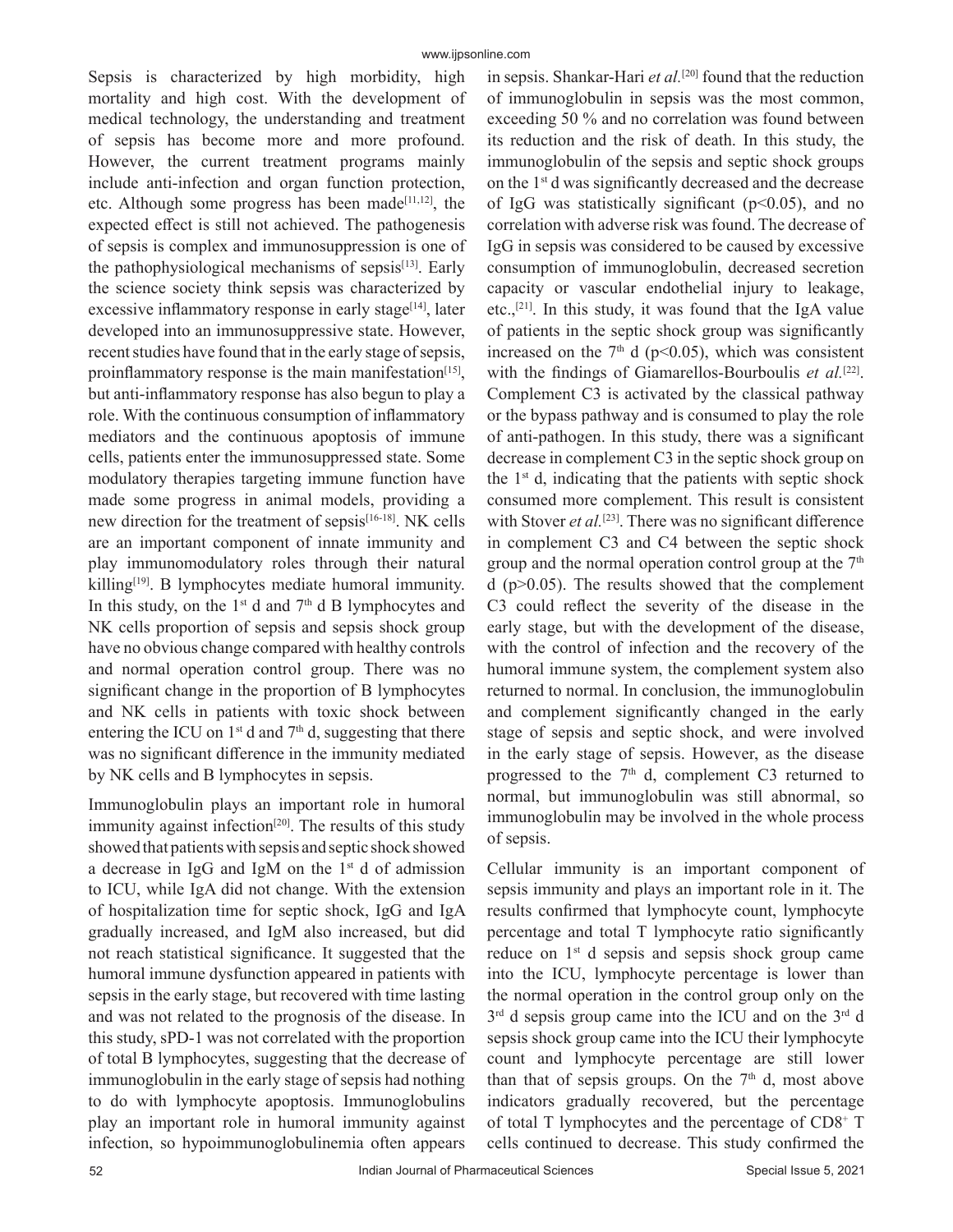decrease of lymphocytopenia appears in the early stage of sepsis, the more T lymphocytopenia reduces, and the more severe the disease was, the more significant the trend was. It suggested that T-cell-mediated immune function was abnormal in the early stage of sepsis and the percentage of total T lymphocytes still decreased in the septic shock group until the  $7<sup>th</sup>$  d of admission to the ICU, suggesting that the more serious the sepsis condition, the longer the duration of cellular immune suppression. Lymphocyte depletion and apoptosis play important roles in immunosuppression in sepsis. In the study, lymphocyte count and lymphocyte percentage significantly reduced in patients with sepsis and sepsis shock, reflected the lymphocyte depletion. The reduce of total T lymphocyte ratio and the increase of negative stimulation factor expression, such as the increase of the PD-1 expression, reflect the T lymphocyte depletion, suggesting patients with sepsis is in a state of immunosuppression. In this study, sPD-1 levels were significantly different among the four groups of patients on the  $1<sup>st</sup>$  d of admission to ICU, with high expression in sepsis patients  $(p<0.05)$  and even higher in shock patients ( $p<0.05$ ), suggesting a positive correlation between sPD-1 and the severity of sepsis. This is consistent with the results in previous study<sup>[24,25]</sup>. With the progression of the disease, the expression of sPD-1 in the septic shock group was still significantly higher than that in the normal operation control group on the  $3<sup>rd</sup>$  and  $7<sup>th</sup>$  d (p<0.05). The persistent high expression of sPD-1 indicates that sPD-1 is involved in the immune regulation of sepsis and there is a negative correlation between sPD-1 and the ratio of helper/suppressor T cells on  $7<sup>th</sup>$  d in the ICU of the septic shock group. Related studies have confirmed that the lower the ratio is, the more serious the immunosuppression is. The high expression of sPD-1 in sepsis patients indicates that they are in the immunosuppression state and the septic shock patients are more serious. Relevant studies have confirmed that the expression of PD-1 on the surface of  $CD4^+$  T cells and  $CD8^+$  T cells of sepsis patients was still high on the  $7<sup>th</sup>$  d and its expression was even higher in the death group. In this study, it was found that the percentage of CD8+ T cells in the septic shock group was significantly decreased on the  $7<sup>th</sup>$  d and sPD-1 was negatively correlated with the ratio of helper/suppressor T cells. sPD-1 may be considered to change the regulation of apoptosis of helper and suppressor T cells with the progression of the disease, but more samples and clinical experiments are still needed for further confirmation. In this study, the patients in the death group had a significant increase in sPD-1 on the  $7<sup>th</sup>$  d,

which may be considered that the immunosuppressive state caused by the continuous high expression of sPD-1 seriously affects the prognosis of patients.

In the correlation analysis, this study did not find a significant correlation between sPD-1 and immunoglobulin, complement C3, C4, total B lymphocyte ratio, NK cell ratio, etc., but found sPD-1 and helper/suppressor T cell ratio are negatively correlated. It is considered that PD-1 may affect cellular immune function more directly, but there is no evidence for its effect on humoral immune function and sPD-1 is related to SOFA score, suggesting that sPD-1 is related to the severity of sepsis. In the comparison between the death group and the survival group, there was no difference in sPD-1 between the two groups, suggesting that it cannot alone affect the prognosis of the disease, but the sPD-1 in the death group was significantly increased with the course of the disease ( $p<0.05$ ). The ROC curve analysis confirms the prognostic value of sPD-1 in patients with sepsis and septic shock. Therefore, dynamically observing the change of sPD-1 may have a predictive effect on the prognosis of patients.

### **Acknowledgements:**

This work was supported by the Key Project of Dongguan Social Science and Technology Development in 2018 (NO. 2018507150461630).

# **Conflicts of interest:**

The authors report no conflicts of interest.

# **REFERENCES**

- 1. Almansa R, Tamayo E, Heredia M, Gutierrez S, Ruiz P, Alvarez E, *et al.* Transcriptomic evidence of impaired immunoglobulin G production in fatal septic shock. J Crit Care 2014;29(2):307- 9.
- 2. Brahmamdam P, Inoue S, Unsinger J, Chang KC, McDunn JE, Hotchkiss RS. Delayed administration of anti‐PD‐1 antibody reverses immune dysfunction and improves survival during sepsis. J Leukoc Biol 2010;88(2):233-40.
- 3. De Backer D, Orbegozo Cortes D, Donadello K, Vincent JL. Pathophysiology of microcirculatory dysfunction and the pathogenesis of septic shock. Virulence 2014;5(1):73-9.
- 4. Boomer JS, To K, Chang KC, Takasu O, Osborne DF, Walton AH, *et al.* Immunosuppression in patients who die of sepsis and multiple organ failure. JAMA 2011;306(23):2594-605.
- 5. Chang B, Huang T, Wei H, Shen L, Zhu D, He W, *et al.* The correlation and prognostic value of serum levels of soluble programmed death protein 1 (sPD-1) and soluble programmed death-ligand 1 (sPD-L1) in patients with hepatocellular carcinoma. Cancer Immunol Immunother 2019;68(3):353-63.
- 6. Chang K, Svabek C, Vazquez-Guillamet C, Sato B, Rasche D, Wilson S, *et al.* Targeting the programmed cell death 1: programmed cell death ligand 1 pathway reverses T cell exhaustion in patients with sepsis. Crit Care 2014;18(1):1-5.